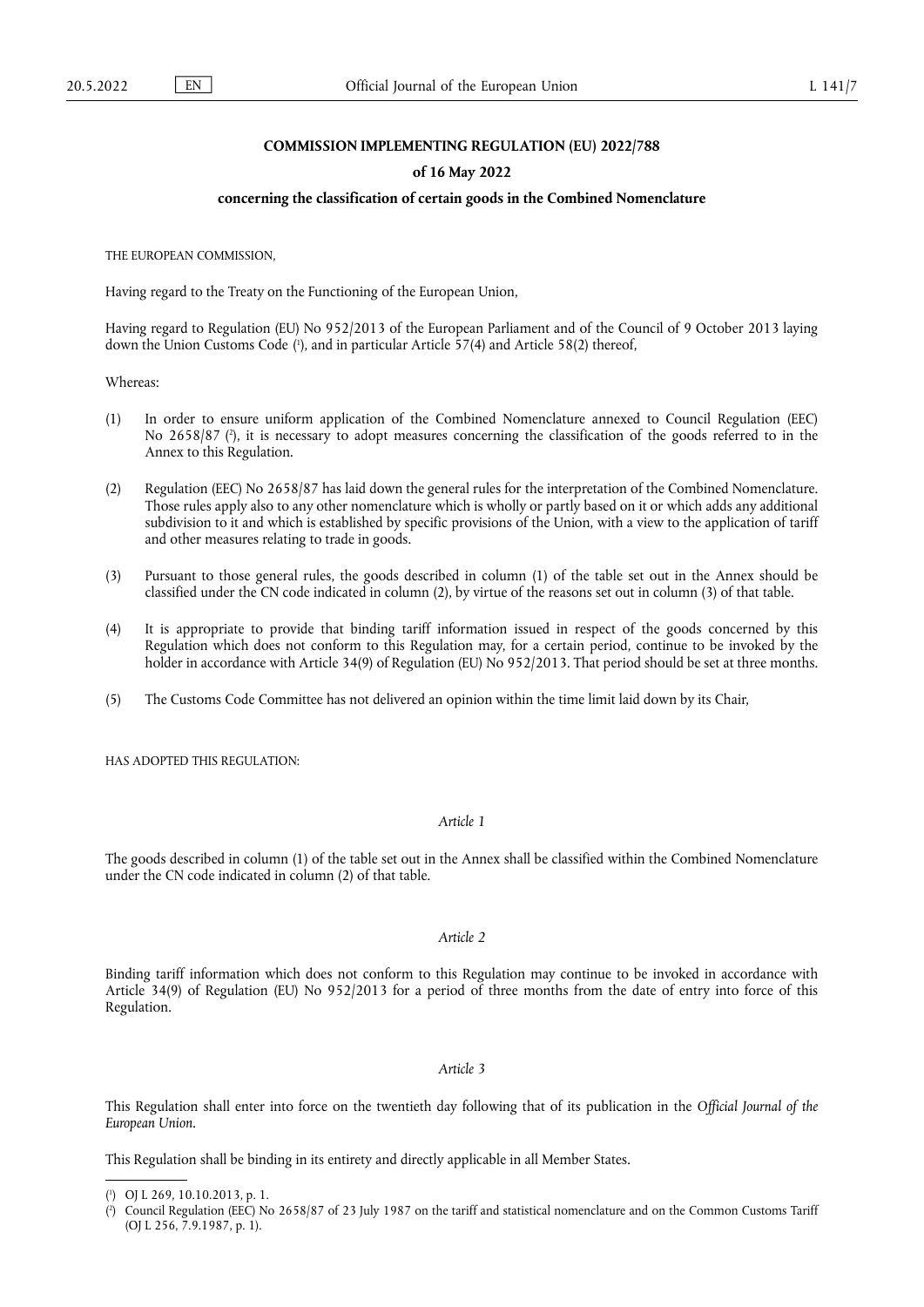Done at Brussels, 16 May 2022.

*For the Commission* Gerassimos THOMAS *Director-General Directorate-General for Taxation and Customs Union*